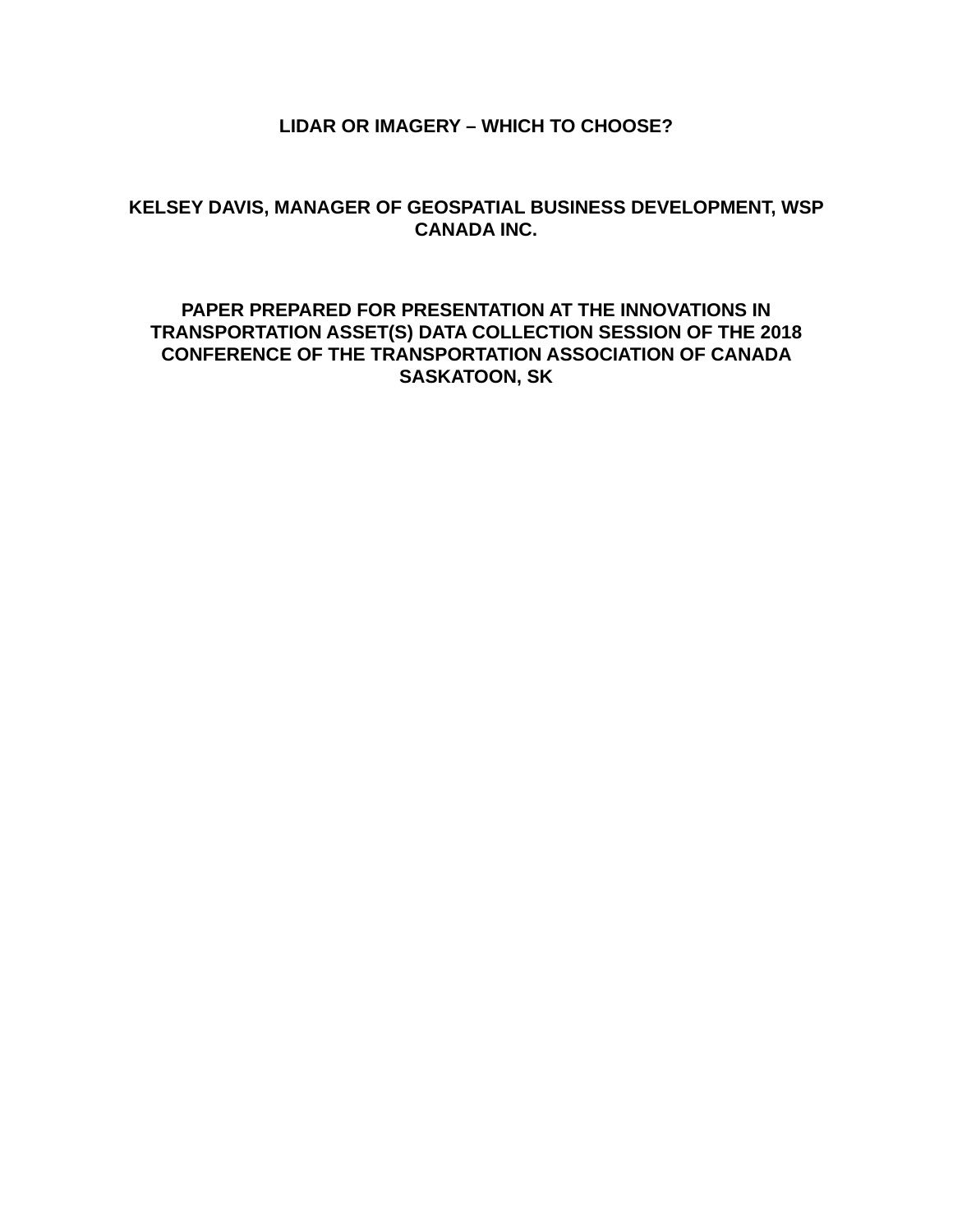# *DRAFT*

## **ABSTRACT**

Over the past few years there has been extensive innovation in Geospatial technologies that can be used in revolutionary new ways in order to accurately and efficiently map and assess transportation assets. Significant investments in R&D and the race amongst auto manufacturers towards making connected and autonomous vehicles a reality has been instrumental in facilitating a rapid evolution of how spatial data is collected, processed and turned into usable intelligent transportation asset information.

There are a number of sensors and information systems that transportation asset managers can leverage in order to manage their assets. Amongst this plethora of technologies, both LiDAR and Imaging provide some of the most important and accurate foundational mapping information regarding the assets and features in the transportation sector.

Advanced sensor technologies in combination with artificial intelligence, machine learning and integrated information systems provide significant opportunities for improvements and efficiencies in the collection of data as it relates to transportation asset management.

This presentation will discuss some of the differences between LiDAR and Imaging, some of the different systems that are being used to collect these different types of spatial data and how transportation asset information is accurately and effectively extracted and derived from each type of data that these respective technologies produce.

The presentation will provide a high level overview of the technical differences between the two technologies and data they produce along with some insight on the fundamental differences in how asset data is then produced.

With this insight, transportation asset managers will have deeper understanding of which technology should be chosen for a particular application or in different settings. Ultimately the transportation asset manager will come away with more perspective on how and where these technologies fit within the overall full asset management life cycle and how to effectively leverage these technologies within their asset portfolios.

As part of a comprehensive discussion, price and cost must also be included. Insight will be provided for why quotes can vary significantly from one vendor to

another for the same scope of work. From this, transportation asset managers will be equipped with more insight and understanding of what the drivers are for pricing of these services.

The presentation at the conference will provide a concise overview along with thought provoking visual aids. The transportation asset manager will leave the presentation with a clear understanding of the principles and concepts discussed in this paper.

#### **NOMENCLATURE**

LiDAR – Light Detection And Ranging AI – Artificial Intelligence ML – Machine Learning UAV – Unmanned Aerial Vehicle IMU – Inertial Measuring Unit DGPS – Differential Global Positioning System BIM – Building Information Modelling

#### **LIDAR**

A technology that was initially developed in the 1960s, Light Detection and Ranging or Lidar as it is commonly known did not have widespread usage and remained relatively unknown until well into the 1990s and 2000s. Lidar involves shooting a pulse of light at an object and recording the amount of time it takes for that same pulse to reflect off of a surface and return to the source sensor. Modern systems will shoot millions of pulses a second and record millions of return signals. Differential Global Positioning Systems (DGPS) and Inertial Measuring Units (IMUs) are used to determine precise location. What you end up with is a very rapid means of accurately measuring objects. Most systems have settings that allow the operator to control the intensity of the pulse which either increases or decreases the number of points collected and how much detail is recorded for an object being mapped.

Today, Lidar has become a very common and highly available commercial tool. It is a well-developed technology from the acquisition sensors to the processing software and output products and solutions. Most recently, connected and autonomous vehicle systems manufacturers that utilize vehicle mounted onboard Lidar sensors to map transportation corridors have been investing large amounts of capital into streamlining the sensor instruments for ease of use, size and increasing processing efficiency and accuracy on the data side.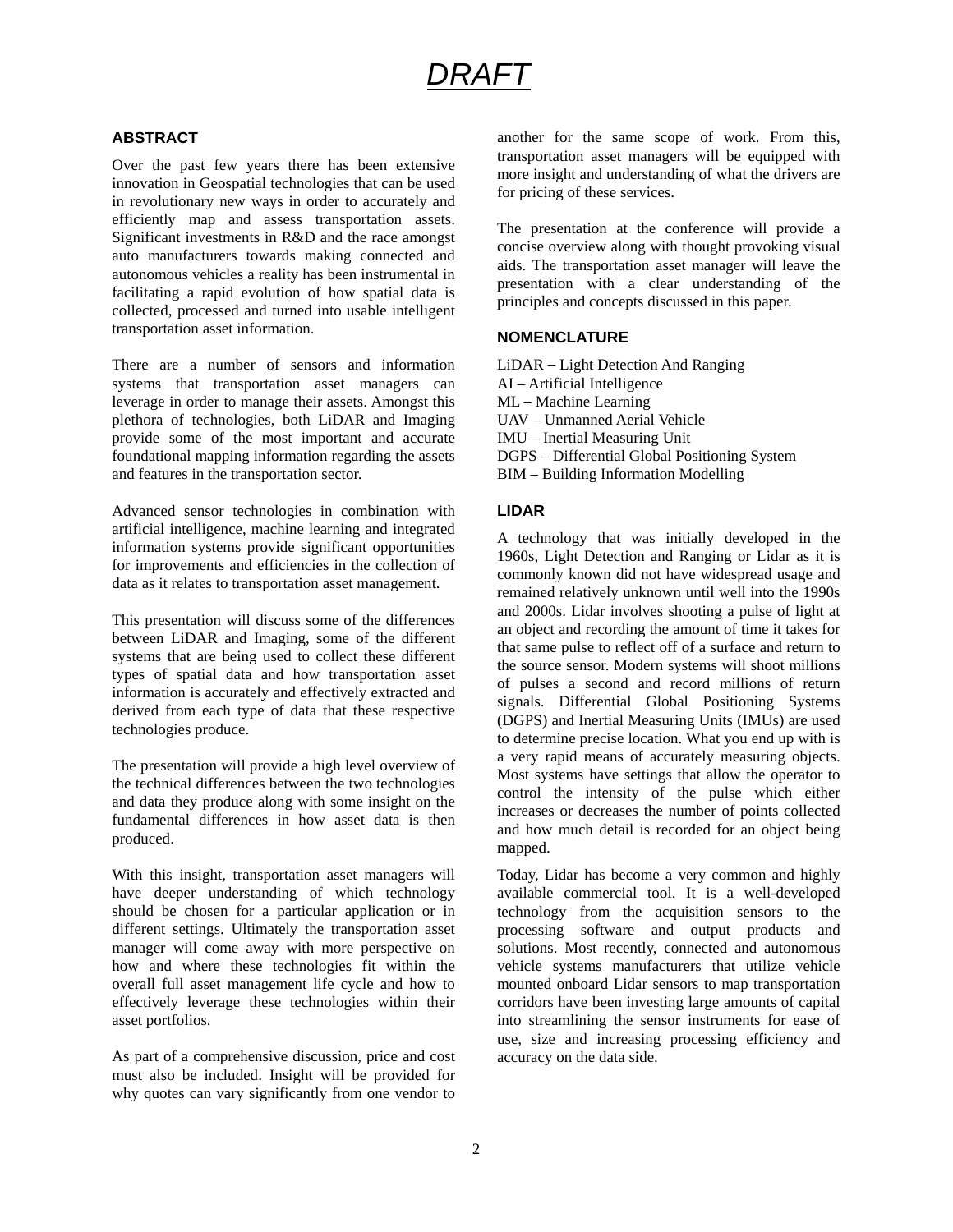In terms of data collection, there 2 primary options for how Lidar can be deployed. They are airborne and terrestrial systems.

Airborne sensors are mounted on a variety of manned fixed wing aircraft, helicopters and Unmanned Aerial Vehicles (UAVs). Terrestrial on the other hand are mounted on stationary platforms like tripods or mobile ground based platforms like vehicles. Of course connected and autonomous vehicles are fast becoming popular forms of mobile Lidar data collectors. This is particularly influential in that it will have a significant impact on the frequency and means by which transportation assets get mapped and recorded in the future.

Regardless of the acquisition platform, the output data from a Lidar system is a dense group of points known as a point cloud. It is actually quite a simple data structure that involves 3 pieces of information - a geographic x and y coordinate location and an associated z value at that location. The points collected with Lidar are so dense on a surface that an actual picture like image is formed of the object being scanned. If ultra-high density scans are used the point cloud can sometimes almost resemble an actual photograph of the feature.

#### **LIDAR CHALLENGES**

During acquisition, mapping something with Lidar requires that the object is visible to the sensor. An unobstructed line of sight between the sensor that is sending and receiving the light pulse is required. Generally, if you cannot see something in your line of sight with your eye, the Lidar sensor will also not be able to map it. Using Lidar effectively will be highly dependent upon what objects might block the scan. In some cases, taking multiple scans from different angles is effective in overcoming this. However, this can add to the number of point clouds that need to be collected to map something and increases the overall volume of data.

Where most of the difficulty with Lidar is encountered is with the volume of points. A single Lidar file will typically contains millions of points and can easily exceed tens or hundreds of millions. To accurately map a particular feature or object, several scans that were taken from different angles are sometimes required to be combined which makes the resultant point clouds even larger. This can produce point clouds that are billions of points.

Although it is simple data structurally, most traditional software tools that are used to handle point clouds are not capable of handling the volume of points in a typical Lidar file. Specialized software and tools are available to process and handle point clouds. Unfortunately these tools are generally expensive and technically complicated requiring specialized skills and knowledge. Working with a vendor that has these resources can significantly reduce some of the frustrations that can be encountered when working with Lidar data.

#### **LIDAR FOR ASSET MANAGEMENT**

In the context of transportation assets, Lidar can very accurately map any kind of asset with the above mentioned limitations in mind.

Understanding the desired level of detail that is required, how the data will be used, where the assets are, type, number and size are all factors in determining how best to capture the Lidar data and what kind of sensor platform to use for collecting the data.

Once data has been collected and processed a variety of outputs can be created. From simple CAD plans to 3D models or representations of the assets. Those outputs can then be taken into immersive visualization systems like virtual and augmented reality platforms.

It is important to keep in mind that unlike a photograph that is an exact digital copy of what the eye sees, Lidar data is at its base a dense group of points. 3D models are based on computer generated objects and surfaces that are designed to only represent real world objects. This is a key differentiator and can be a limitation.

Depending on the density of the scan, the ability to model or visualize an asset within Lidar data can vary significantly. This also creates difficulties for doing inventories of assets from large Lidar datasets. Being able to identify assets, or more importantly discrete differences in types of the same asset can be quite challenging if the Lidar data is not dense enough or was not processed properly.

#### **IMAGERY**

Imagery or involves capturing an exact copy of an object or feature. There are a number of different imagery options including standard photography which captures what the human eye sees. Other imagery products involve capturing images that depict things that are outside of the capability of the human eye to detect. Multispectral, hyperspectral and ultraspectral data as well as thermal infrared imagery are examples of this.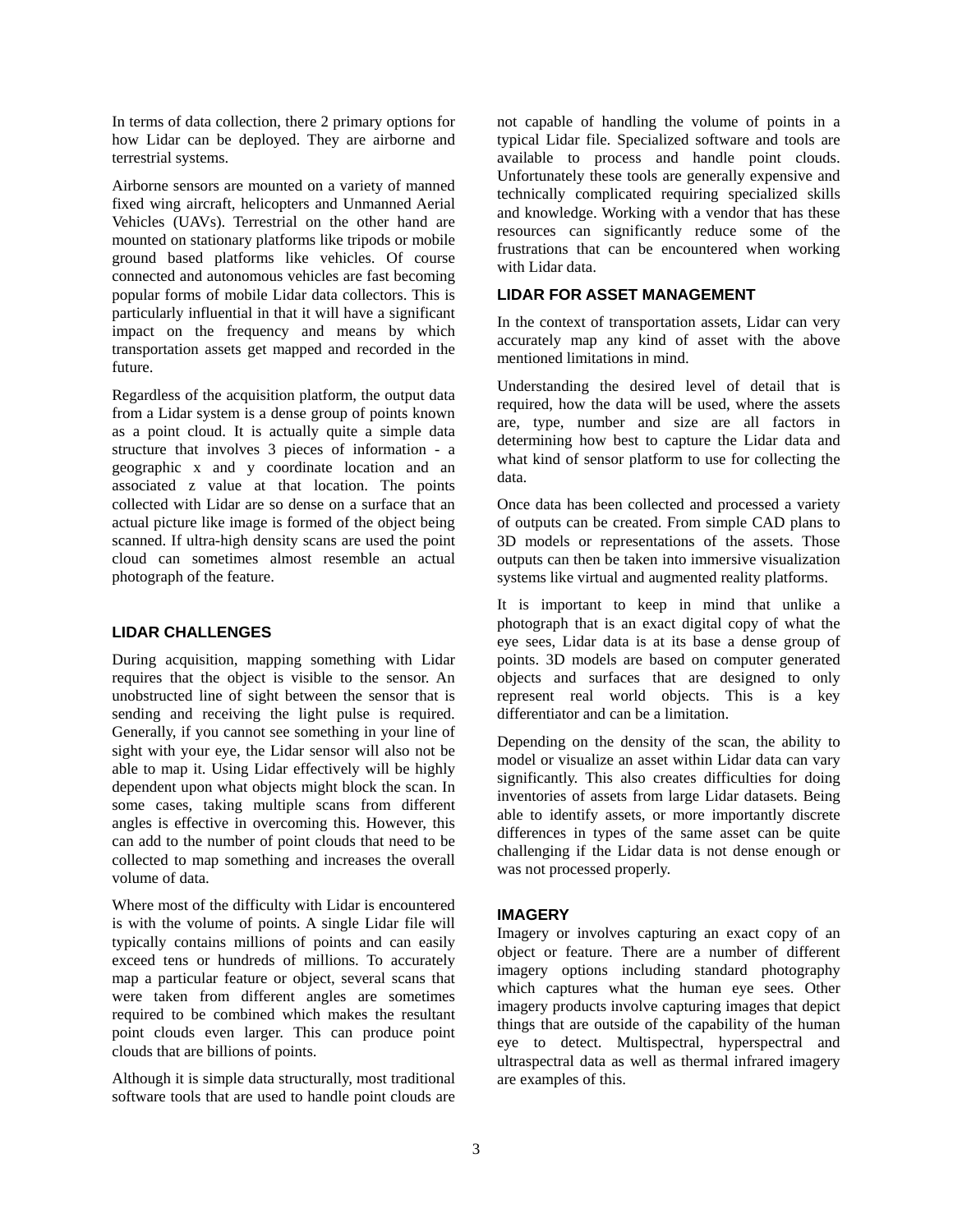Traditionally, film was used but most systems today use digital sensors to capture and record imagery data.

Imagery can be collected from any of the airborne or terrestrial platforms that are used for Lidar. Imagery data is stored as pixels which are tiny square units that are the smallest controllable element of a picture on a digital screen. The squares all blend together when zoomed out to form continuous and smooth shapes. Each pixel represents a particular shade of red, green or blue and blend into lifelike copies of the real world when zoomed out on an image. An image will always have the same size of pixels throughout. Pixels are recognizable on most digital devices by zooming in on an image until the image itself becomes a series of squares. The term "pixelated" is used to describe this.

Digital imagery data is stored as raster data files. The pixel is the basic building block of a raster image. Based on DGPS, IMUs, camera lenses parameters and distance from an object being imaged, a pixel will have a known measurable size or pixel resolution.

With knowledge of the size of the pixel geographic coordinates can be used to determine the corresponding real world geographic location for every pixel on an image. With this information, the entire image can be placed in the proper geographic location which is helpful for analyzing the image in combination with other geographic data.

The number of pixels that an image has will determine how much the digital image represents a copy of the real world and how far one can zoom in before pixilation occurs. This is also what is meant by the term pixel resolution. High definition images have more pixels (high resolution) which is what makes them sharper and allows for more ability to zoom in to see finer details before pixilation.

Higher resolutions are obtained by either bringing the sensor closer to what is being imaged or by using zoom lenses to capture more detailed data without getting closer to the object.

The higher the resolution, the large the raster data file. While the level of detail is better with higher resolution data, the resulting raster file size can become difficult to manage. It is not uncommon for imagery files to exceed hundreds of gigabytes or even in the case of large mosaics, be terabytes in size for individual raster files.

#### **IMAGERY CHALLENGES**

Like Lidar, imagery is only practical if there is a direct line of sight between the sensor and the feature that is being mapped. In some instances, taking multiple images from different angles and positions can overcome this. A good example is aerial imagery and scattered cloud cover.

By utilizing the overlap between one photo and another a processor can sometimes remove clouds and/or the associated shadow on the ground from one image by using the data from an adjacent image that was collected from a different angle. This is only marginally effective in most cases and tends to require a lot of human intervention in the processing which adds to costs and timelines.

Multispectral, hyperspectral and ultraspectral sensors that collect data not visible to the human eye are also limited by the same requirements for visible lines of sight. While these sensors collect information that the human eye cannot see, they still need a direct line of sight to the object or feature being mapped.

Infrared imagery has been around for many years but its use is not as widespread as standard imagery. The sensor systems are more complicated and thus more expensive, as are the processing requirements and software tools needed to derive useful information from the source imagery. Automation and preprogrammed algorithms are making the use of infrared imagery easier, however an understanding of what the algorithms are doing is necessary and requires specialized knowledge.

#### **IMAGERY FOR ASSET MANAGEMENT**

Like Lidar, imagery is very effective for mapping and inventories of transportation related assets. It is also limited to visual line of sight just like Lidar.

As is the case with Lidar, understanding the desired level of detail that is required, how the data will be used, where the assets are, type, number and size are all factors in determining how best to capture the Imagery data and what kind of sensor platform to use for collecting the data.

With Imagery there are different levels of processing effort that correspond to the desired output. If simple photos are required for the purpose of creating a visual record, then very little processing is required post data capture. Perhaps some mosaics need to be created but if spatial location is not required then the data can typically go right from the sensor and into whatever destination workflow is required.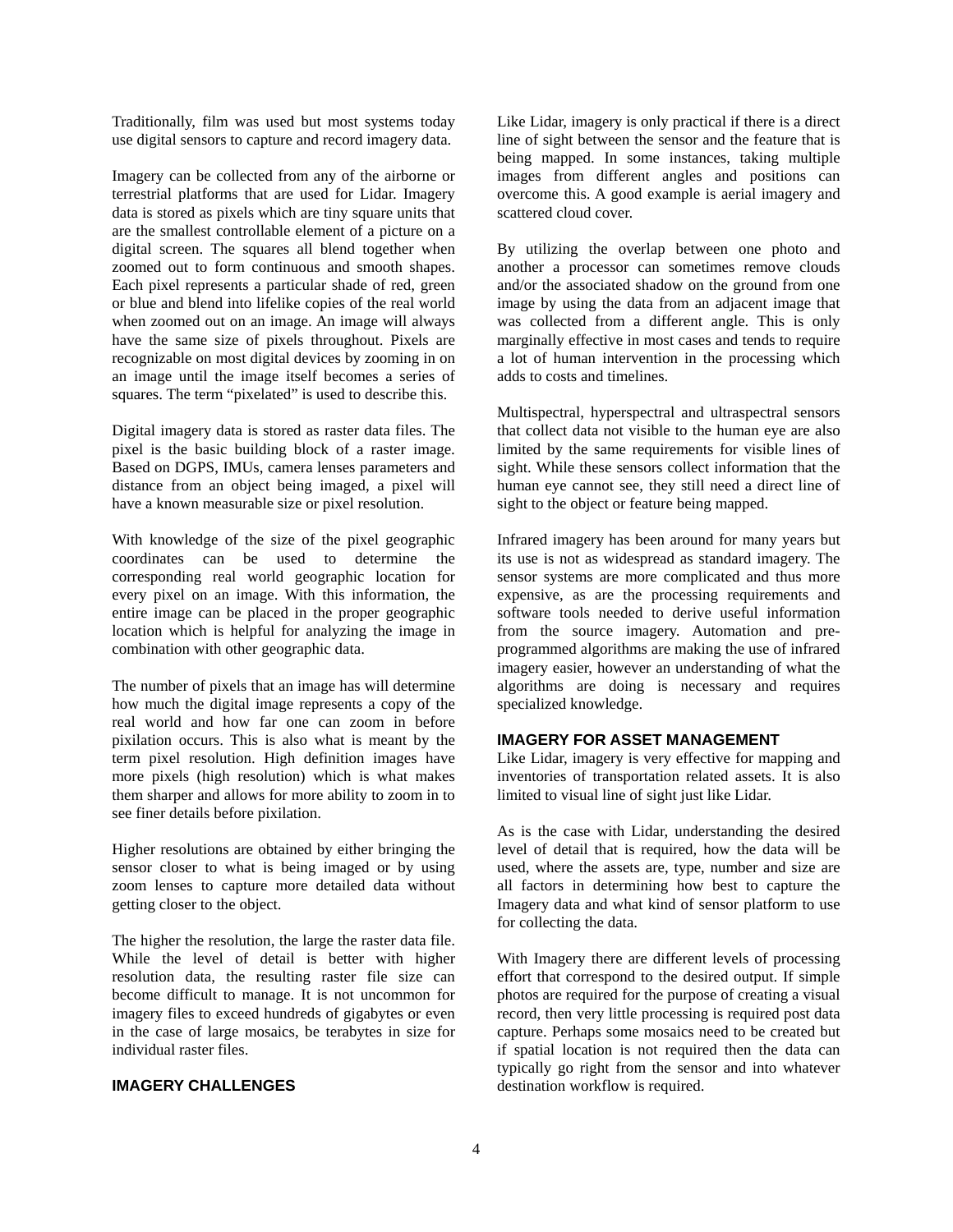If spatial detail is a requirement, there are a few more steps that are required depending on the data acquisition sensor platform. For aerial data, typically the imagery is orthocorrected. In most cases this has become an automated routine and software does all of the hard work. Basically the positional information from the GPS, Ground control and IMU is all used to remove distortions in the imagery, add accurate spatial location to all areas of the images. The software then does whatever mosaicking and consolidating of the data is required and outputs a refined product that can be easily brought into any number of subsequent workflows.

As mentioned, imagery data can be very large, requiring significant storage disk space and making it difficult to distribute. Compression technologies exist and can be used to reduce file sizes. There are limitations however in the use of compression technology. Some compression options will reduce quality of the data. Others will preserve the quality but generally in doing so will be less able to compress the data. There is relatively small niche where imagery can be both compressed and the quality of the data preserved adequately.

The key in understanding how to use imagery, whether to compress or not really lies in the intended use of the data. If fine detail is going to be extracted from the imagery, likely it will be advantageous to have no compression so that the full range of detail available in the original image can be accurately observed. In the case of identifying and cataloguing assets and asset details, this is most often going to be the best choice. The challenge is that the data storage requirements and handling efforts are greater.

As sensor systems continue to improve, zoom lens technology innovates and acquisition platforms evolve higher and higher amounts of detail can be captured using imagery. The tradeoff with more detail and higher resolution, is much larger file sizes and storage implications.

It is common to see imagery acquisition vendors advertising very high resolution capabilities and marketing how finely detailed they can capture imagery. This has become particularly prolific with the use of drones. Since they can fly much closer to the objects it is tempting to collect very highly detail. Just because it can be done though does not always mean that it should. With imagery this cannot be understated.

The rule of thumb is to align the resolution of imagery data with the end goals of the project. If a 10cm x 10cm object or asset feature on the ground is the finest detail that you need to identify based on your goals and needs, then it does not make sense to collect 5cm resolution data. All you end up with is double the amount of data that you need to store, manage and distribute. The exception to this is if the imagery will be used for another purpose at a later date. In this case it may be more cost effective to collect data once and use it for multiple purposes over a period of time. The only caveat to this is that things tend to change over time. Depending on your timeline and the subject matter being imaged, the data will have a life expectancy after which new data will need to be collected as changes will have occurred in the features being mapped.

Timeliness of the data be it Lidar or Imagery, can be an overlooked but very important part element of these data sets. It is critical to remember that data is collected at a single point in time. Things change over time and therefore it is imperative to understand the chronological parameters of the data in order to make sure it is relevant for the task at hand. In the case of asset management, where capital budgets are based on life cycles and changing asset conditions over time, timely data is imperative.

### **POINTS OR PIXELS - WHICH ONE?**

Suffice to say, between Lidar and Imagery there are a lot of similarities and some differences too.

So how does a transportation asset manager determine which is the best alternative for leveraging these technologies? Once a choice has been made between Lidar or Imagery how is one to know what the best platform is for acquisition. Is it Aerial or Terrestrial, or both? Maybe neither are appealing? A lot of questions arise and need to be answered, all of which can have a significant impact on what it is that is to be accomplished, costs, timelines and risks.

In order to make things easier, it is best to apply a logical approach to the decision making.

The first decision is whether or not a line of sight will be available to whatever is being mapped. If there is not line of sight and the obscured areas cannot be mapped from different angles, then both Lidar and Imagery are likely not going to be the right tool.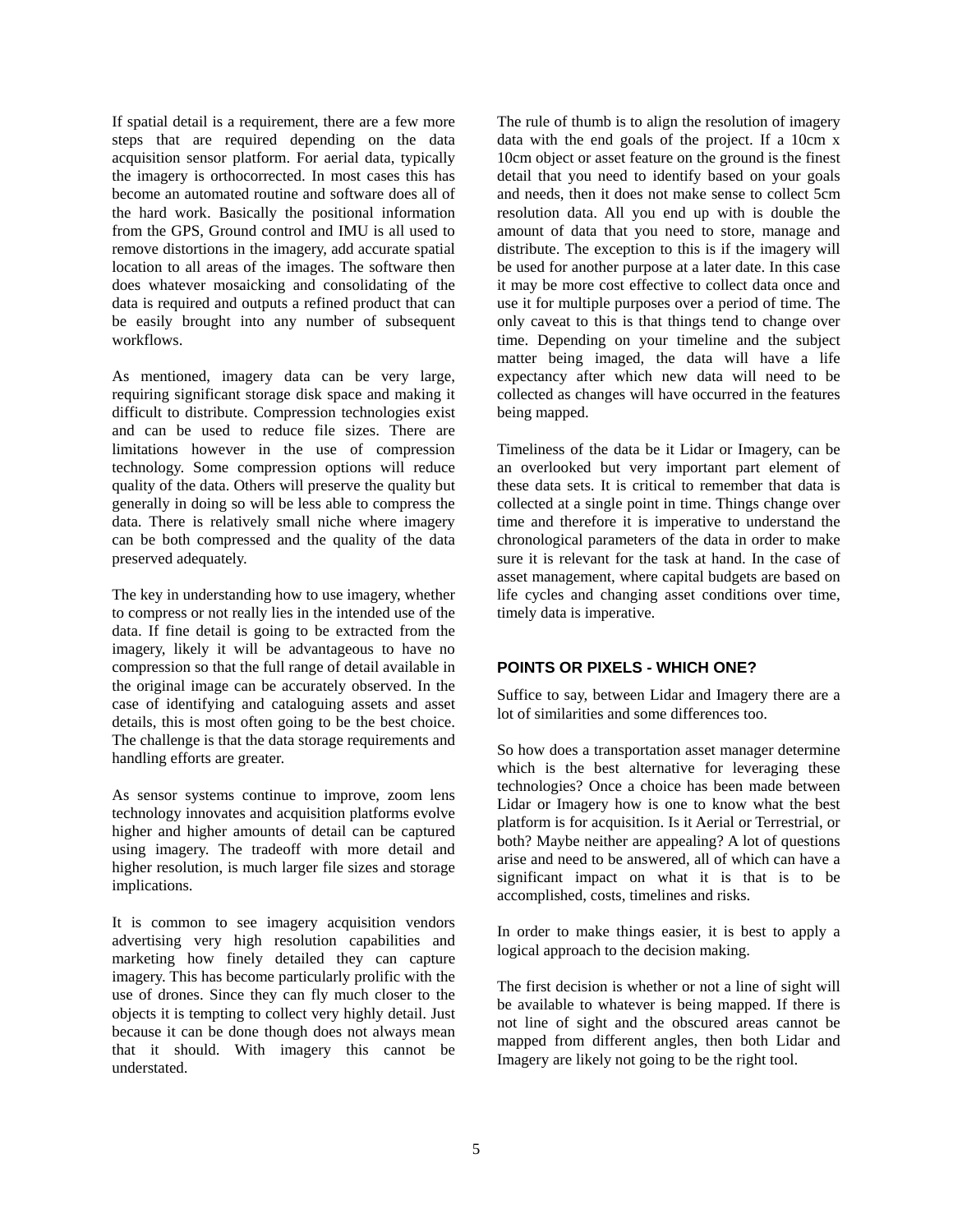This is an important first decision that often gets overlooked. Of course there are vendors in the market who profess to be experts and will say they can collect anything, this in fact we know is simply not true. Unfortunately once the data is collected there are bills to be paid and if the data does not meet the need, well that is not a position anyone wants to be in.

There tends to sometimes be a lot of mystery around what Lidar and Imagery platforms are capable of. Perhaps we can attribute this to some of this to science fiction shows on television. The reality is, to decide on whether Lidar or Imagery would work one only needs to think about whether or not they could take a photograph from whatever platform or platform vantage point is available and be able to capture every amount of detail that is needed from that photo.

Once Lidar or Imagery has been decided upon as viable, which to use involves a few more considerations.

The next step would generally be the type of platform that is to be used. Will it be Aerial or Terrestrial? This will depend mainly on the size and type of objects that are to be mapped. Also important are the logistics involved in getting close enough to them with either technology to effectively capture the level of detail that is required.

Airborne platforms will generally be used for large areas and linear infrastructure. Highways, rail and transit corridors and airport runways for example are often mapped with aerial platforms, both Lidar and Imagery alike.

In the case of long linear asset like highways, mobile Lidar and imaging systems on a terrestrial platform could also be options. In order to determine which is the best tool one, would want to consider things like whether or not the highway can be shut down during mapping, weather conditions and timeliness of the data that is to be collected.

Terrestrial systems will have more of an impact on the ongoing operations of the transportation assets being mapped. Terrestrial systems are getting better and more capable of collecting data while integrating with the operating assets but any hiccups in the data collection will be more challenging to deal with. If it is impractical or costly to shut down an asset for a length of time while a terrestrial system is used, then aerial platforms become the preferable choice.

In deciding between Lidar and Imagery, the choice is also dependent to a large extent on what the desired outcome is and how the data will be used. For aerial acquisition platforms, Lidar will be able to penetrate a certain amount of vegetation cover. The pulse of light will be able to reach the ground in some places amongst the vegetation and map features there. Imagery cannot penetrate the vegetation enough to map features. If there is light vegetation cover, Lidar would be the better choice over imagery. There is a limit and Lidar will only be effective with relatively light vegetation cover before the light pulses cannot reach the ground with enough consistency to map anything accurately.

A few other significant differences exist between Lidar and Imagery. The nature of Lidar data allows for very easy 3D mapping of features. Precise detail can be collected which enables measurements to be taken and dimensions of assets to accurately be obtained. Individual images by themselves cannot be used in this manor however, photogrammetric workflows can be used to obtain x,y,z points from the stereo overlap in photos. Producing both the imagery products and an associated point cloud from photogrammetric workflows has become quite common. The difference is that there is high quality imagery that goes with the point cloud however the point cloud will not have the detail or density of a Lidar point cloud.

There is a common perception that Lidar is by far the best data that can be collected. In actuality, there are many factors that influence the quality of these two types of data. In certain instances the point cloud produced from photogrammetric methods, can be of higher detail and accuracy than Lidar. The type and brand of sensor, be it Lidar or imagery, can also have a significant impact on the quality of data that is produced. Not all sensors are alike in capabilities.

For these reasons, working with an acquisition partner that has many years of experience and can provide examples of successful deliverables as well as validation reports is important.

In terms of innovation, much work is being done on the use of Artificial Intelligence (AI) and Machine Learning (ML) for automating the interpretation and extraction of assets and related details from both point clouds and imagery data. Much of the research has been focused on Lidar data however imagery research in this regard is catching up quickly.

With regard to either technology, the potential of AI and ML to automate the process of building asset inventories from these types of data and monitoring and assessing the condition of existing assets stands to revolutionize the way transportation assets are managed.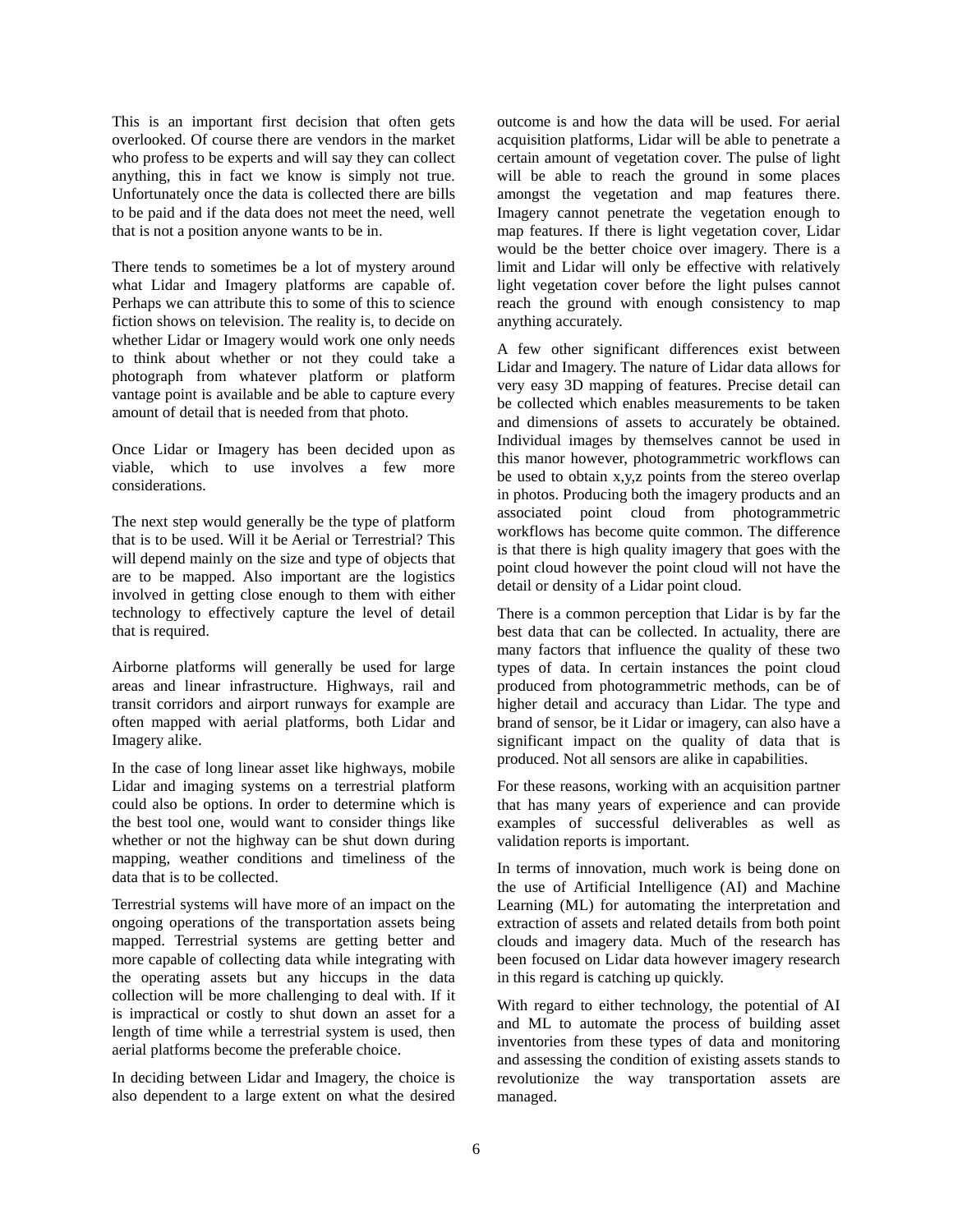It will become significantly easier, faster and less costly to build inventories of assets and manage them ongoing. Further, there is a convergence of these technologies underway. In both the aerial and terrestrial platforms, systems that collect both imagery and point clouds simultaneously are becoming increasingly common. Additional sensors are also being added to these platforms like Ground Penetrating Radar to collect even more data in one pass.

#### **PRICE CONSIDERATIONS**

An examination of which of these technolgies to use would not be complete without a discussion of price. When it comes to selecting one of these technolgoies over the other, price should not be used as a deternmining factor in choosing one over another. There are many techncial variables that need to be considered that are far more influential in a good outcome than price.

When looking at it on a technology specific basis, there is a wide variance from one vendor to another and from project to project. A significant number of factors need to be considered in determining what an appropriate price is.

There are some consitencies from one project to another. Cost recovery on the capital costs associated with the sensor systems and platforms, staff wages and labour rates and insurance for example remain somewhat consistent within short timeframes over a period of a few months.

It is the variable items that cause the most uncertainty and are primarily responsible for the variances from one vendor to another. Some of thse can vary with one vendor from job to job and can also vary from vendor to vendor. These can include mobilization costs, fuel, labour rate differentials from one geography to another, different platforms and sensor systems, diferent processing and workflow methods as well as office overhead.

Generally, larger organizations will carry higher management overhead and the recovery of that is built into the pricing. That being said, the larger service providers also usually have more financial resources at their disposal and therefore often have better equipment as well as more redundancies in both equipment and staff. The larger firms will also have more refined processes, health safety and environment policies and formal quality management programs. All of these items will factor into the price. For some consumers, usually larger corporate entities, these items are important and for others less so but important and sometimes overlooked influencing factors on price none the less.

Smaller service providers can optimize on many of the above mentioned items in order to offer a lower priced service. Sometimes that is ok and other times it can introduce unnecessary risk into a project. Each client and consumer will have their own tolerance level for how much risk they are willing to accept.

There are customers that will always go for the lowest priced option every time. Businesses are always on the lookout for cost saving opportunities, this is understandable. The challenge with this approach in this context is that there are simply too many variables that can influence these technologies and the associated products, both in the context of the technologies themselves and also from one vendor to another.

With this in mind, comparing one vendor or solution based on price alone is not an effective means of assessing one option over another. This can introduce unnecessary risk and leave you unsatisfied with a product that you pay good money for.

Instead options need to be considered using a featurefor-feature comparison, taking into account as many of the technical and vendor specific details as possible. In addition, the use and intended workflows for the data need to be factored in. If a true and even comparison can be made between all of these factors, then and only then should price become the determining factor in the decision making process.

#### **CONCLUSION**

As has been discussed, when it comes to the question of pixels or points, the decision can be challenging. There is an abundance of information in the market. Some of it reliable, some of it not or provided with a marketing and sales based slant such that one is left thinking these technologies are dead simple and will revolutionize everything with little or no input from humans.

While these technologies continue to evolve and realistically do get a little easier to leverage across a wide range of situations as time goes by, understanding at a base level all of the factors that combine to produce a particular deliverable from a specific platform at a given price point is paramount. Sifting through to gather the insight needed to make an informed decision quickly becomes overwhelming,